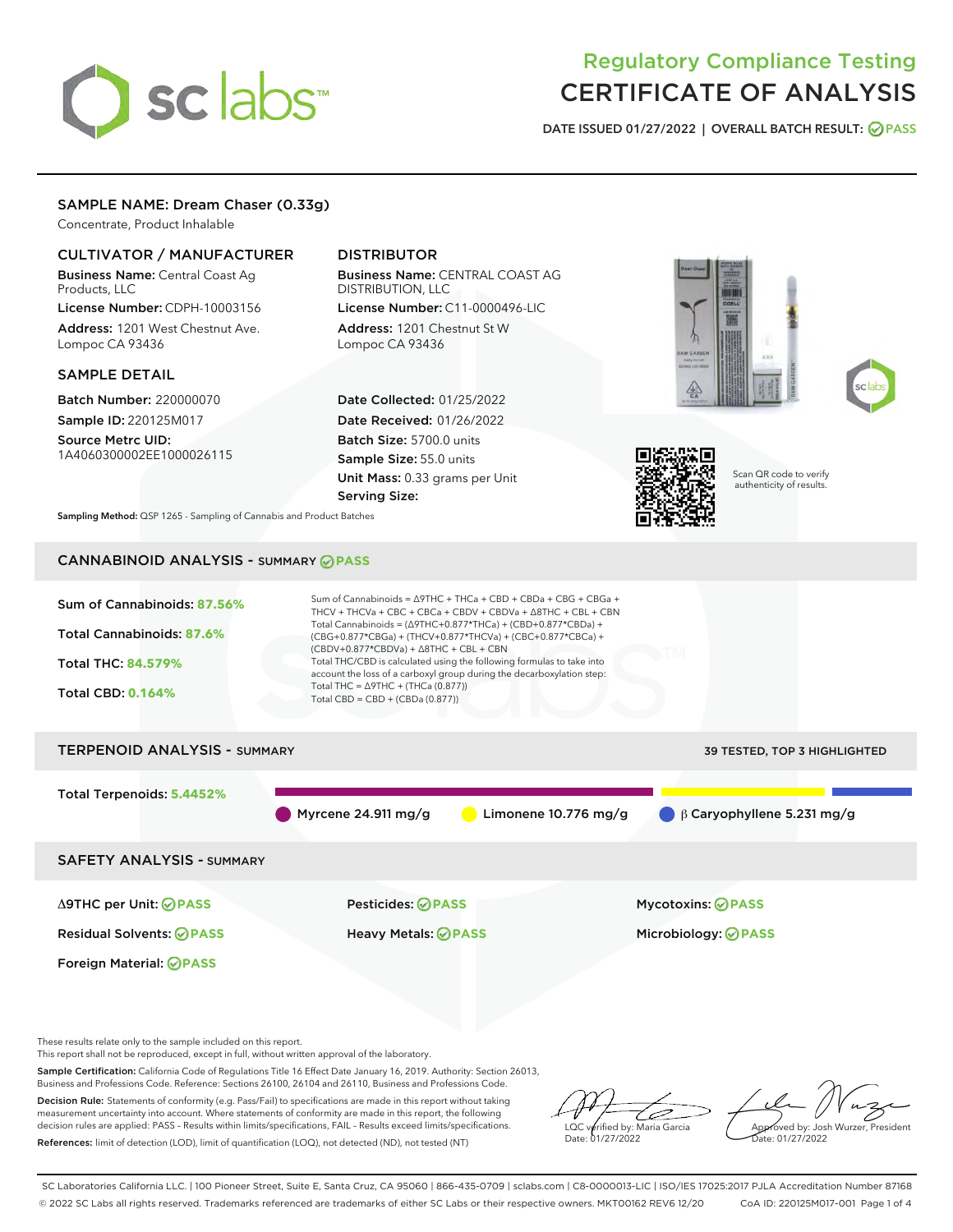



DREAM CHASER (0.33G) | DATE ISSUED 01/27/2022 | OVERALL BATCH RESULT: **○** PASS

#### CANNABINOID TEST RESULTS - 01/26/2022 2 PASS

Tested by high-performance liquid chromatography with diode-array detection (HPLC-DAD). **Method:** QSP 1157 - Analysis of Cannabinoids by HPLC-DAD

#### TOTAL CANNABINOIDS: **87.6%**

Total Cannabinoids (Total THC) + (Total CBD) + (Total CBG) + (Total THCV) + (Total CBC) + (Total CBDV) + ∆8THC + CBL + CBN

TOTAL THC: **84.579%** Total THC (∆9THC+0.877\*THCa)

TOTAL CBD: **0.164%**

Total CBD (CBD+0.877\*CBDa)

TOTAL CBG: 2.082% Total CBG (CBG+0.877\*CBGa)

TOTAL THCV: 0.4% Total THCV (THCV+0.877\*THCVa)

TOTAL CBC: ND Total CBC (CBC+0.877\*CBCa)

TOTAL CBDV: ND Total CBDV (CBDV+0.877\*CBDVa)

| <b>COMPOUND</b>            | LOD/LOQ<br>(mg/g) | <b>MEASUREMENT</b><br><b>UNCERTAINTY</b><br>(mg/g) | <b>RESULT</b><br>(mg/g) | <b>RESULT</b><br>(%) |
|----------------------------|-------------------|----------------------------------------------------|-------------------------|----------------------|
| <b>A9THC</b>               | 0.06/0.26         | ±29.095                                            | 845.79                  | 84.579               |
| <b>CBG</b>                 | 0.06/0.19         | ±0.820                                             | 20.82                   | 2.082                |
| <b>THCV</b>                | 0.1/0.2           | ±0.20                                              | 4.0                     | 0.40                 |
| <b>CBN</b>                 | 0.1/0.3           | ±0.14                                              | 2.2                     | 0.22                 |
| <b>CBD</b>                 | 0.07/0.29         | ±0.076                                             | 1.64                    | 0.164                |
| $\triangle$ 8THC           | 0.1 / 0.4         | ±0.09                                              | 1.1                     | 0.11                 |
| <b>THCa</b>                | 0.05/0.14         | N/A                                                | <b>ND</b>               | <b>ND</b>            |
| <b>THCVa</b>               | 0.07/0.20         | N/A                                                | <b>ND</b>               | <b>ND</b>            |
| <b>CBDa</b>                | 0.02/0.19         | N/A                                                | <b>ND</b>               | <b>ND</b>            |
| <b>CBDV</b>                | 0.04/0.15         | N/A                                                | <b>ND</b>               | <b>ND</b>            |
| <b>CBDVa</b>               | 0.03/0.53         | N/A                                                | <b>ND</b>               | <b>ND</b>            |
| <b>CBGa</b>                | 0.1/0.2           | N/A                                                | <b>ND</b>               | <b>ND</b>            |
| <b>CBL</b>                 | 0.06 / 0.24       | N/A                                                | <b>ND</b>               | <b>ND</b>            |
| <b>CBC</b>                 | 0.2 / 0.5         | N/A                                                | <b>ND</b>               | <b>ND</b>            |
| <b>CBCa</b>                | 0.07/0.28         | N/A                                                | <b>ND</b>               | <b>ND</b>            |
| <b>SUM OF CANNABINOIDS</b> |                   |                                                    | 875.6 mg/g              | 87.56%               |

#### **UNIT MASS: 0.33 grams per Unit**

| ∆9THC per Unit                        | 1100 per-package limit | 279.11 mg/unit  | <b>PASS</b> |
|---------------------------------------|------------------------|-----------------|-------------|
| <b>Total THC per Unit</b>             |                        | 279.11 mg/unit  |             |
| <b>CBD</b> per Unit                   |                        | $0.54$ mg/unit  |             |
| <b>Total CBD per Unit</b>             |                        | $0.54$ mg/unit  |             |
| Sum of Cannabinoids<br>per Unit       |                        | 288.9 mg/unit   |             |
| <b>Total Cannabinoids</b><br>per Unit |                        | $288.9$ mg/unit |             |

# TERPENOID TEST RESULTS - 01/26/2022

Terpene analysis utilizing gas chromatography-flame ionization detection (GC-FID). **Method:** QSP 1192 - Analysis of Terpenoids by GC-FID

| <b>COMPOUND</b>         | LOD/LOQ<br>(mg/g) | <b>MEASUREMENT</b><br><b>UNCERTAINTY</b><br>(mg/g) | <b>RESULT</b><br>(mg/g)                         | <b>RESULT</b><br>(%) |
|-------------------------|-------------------|----------------------------------------------------|-------------------------------------------------|----------------------|
| Myrcene                 | 0.008 / 0.025     | ±0.3214                                            | 24.911                                          | 2.4911               |
| Limonene                | 0.005 / 0.016     | ±0.1541                                            | 10.776                                          | 1.0776               |
| $\beta$ Caryophyllene   | 0.004 / 0.012     | ±0.1862                                            | 5.231                                           | 0.5231               |
| Ocimene                 | 0.011 / 0.038     | ±0.0645                                            | 2.009                                           | 0.2009               |
| Linalool                | 0.009 / 0.032     | ±0.0754                                            | 1.983                                           | 0.1983               |
| $\beta$ Pinene          | 0.004 / 0.014     | ±0.0225                                            | 1.959                                           | 0.1959               |
| $\alpha$ Pinene         | 0.005 / 0.017     | ±0.0138                                            | 1.607                                           | 0.1607               |
| $\alpha$ Humulene       | 0.009/0.029       | ±0.0436                                            | 1.357                                           | 0.1357               |
| trans-ß-Farnesene       | 0.008 / 0.025     | ±0.0457                                            | 1.288                                           | 0.1288               |
| Terpinolene             | 0.008 / 0.026     | ±0.0204                                            | 0.995                                           | 0.0995               |
| Fenchol                 | 0.010 / 0.034     | ±0.0239                                            | 0.618                                           | 0.0618               |
| Terpineol               | 0.016 / 0.055     | ±0.0271                                            | 0.441                                           | 0.0441               |
| Camphene                | 0.005 / 0.015     | ±0.0026                                            | 0.230                                           | 0.0230               |
| Nerolidol               | 0.009/0.028       | ±0.0132                                            | 0.210                                           | 0.0210               |
| Borneol                 | 0.005 / 0.016     | ±0.0063                                            | 0.150                                           | 0.0150               |
| Guaiol                  | 0.009 / 0.030     | ±0.0065                                            | 0.137                                           | 0.0137               |
| Fenchone                | 0.009 / 0.028     | ±0.0036                                            | 0.124                                           | 0.0124               |
| Valencene               | 0.009 / 0.030     | ±0.0074                                            | 0.108                                           | 0.0108               |
| Caryophyllene<br>Oxide  | 0.010 / 0.033     | ±0.0033                                            | 0.072                                           | 0.0072               |
| $\alpha$ Phellandrene   | 0.006 / 0.020     | ±0.0007                                            | 0.053                                           | 0.0053               |
| 3 Carene                | 0.005 / 0.018     | ±0.0007                                            | 0.047                                           | 0.0047               |
| $\gamma$ Terpinene      | 0.006 / 0.018     | ±0.0007                                            | 0.042                                           | 0.0042               |
| $\alpha$ Bisabolol      | 0.008 / 0.026     | ±0.0022                                            | 0.042                                           | 0.0042               |
| $\alpha$ Terpinene      | 0.005 / 0.017     | ±0.0006                                            | 0.039                                           | 0.0039               |
| Eucalyptol              | 0.006 / 0.018     | ±0.0006                                            | 0.023                                           | 0.0023               |
| Sabinene                | 0.004 / 0.014     | N/A                                                | <loq< th=""><th><loq< th=""></loq<></th></loq<> | <loq< th=""></loq<>  |
| p-Cymene                | 0.005 / 0.016     | N/A                                                | <loq< th=""><th><loq< th=""></loq<></th></loq<> | <loq< th=""></loq<>  |
| Sabinene Hydrate        | 0.006 / 0.022     | N/A                                                | <loq< th=""><th><loq< th=""></loq<></th></loq<> | <loq< th=""></loq<>  |
| (-)-Isopulegol          | 0.005 / 0.016     | N/A                                                | ND                                              | <b>ND</b>            |
| Camphor                 | 0.006 / 0.019     | N/A                                                | <b>ND</b>                                       | <b>ND</b>            |
| Isoborneol              | 0.004 / 0.012     | N/A                                                | ND                                              | ND                   |
| Menthol                 | 0.008 / 0.025     | N/A                                                | ND                                              | ND                   |
| Nerol                   | 0.003 / 0.011     | N/A                                                | ND                                              | ND                   |
| Citronellol             | 0.003 / 0.010     | N/A                                                | ND                                              | ND                   |
| R-(+)-Pulegone          | 0.003 / 0.011     | N/A                                                | ND                                              | ND                   |
| Geraniol                | 0.002 / 0.007     | N/A                                                | ND                                              | ND                   |
| <b>Geranyl Acetate</b>  | 0.004 / 0.014     | N/A                                                | ND                                              | ND                   |
| $\alpha$ Cedrene        | 0.005 / 0.016     | N/A                                                | ND                                              | ND                   |
| Cedrol                  | 0.008 / 0.027     | N/A                                                | ND                                              | ND                   |
| <b>TOTAL TERPENOIDS</b> |                   |                                                    | 54.452 mg/g                                     | 5.4452%              |

SC Laboratories California LLC. | 100 Pioneer Street, Suite E, Santa Cruz, CA 95060 | 866-435-0709 | sclabs.com | C8-0000013-LIC | ISO/IES 17025:2017 PJLA Accreditation Number 87168 © 2022 SC Labs all rights reserved. Trademarks referenced are trademarks of either SC Labs or their respective owners. MKT00162 REV6 12/20 CoA ID: 220125M017-001 Page 2 of 4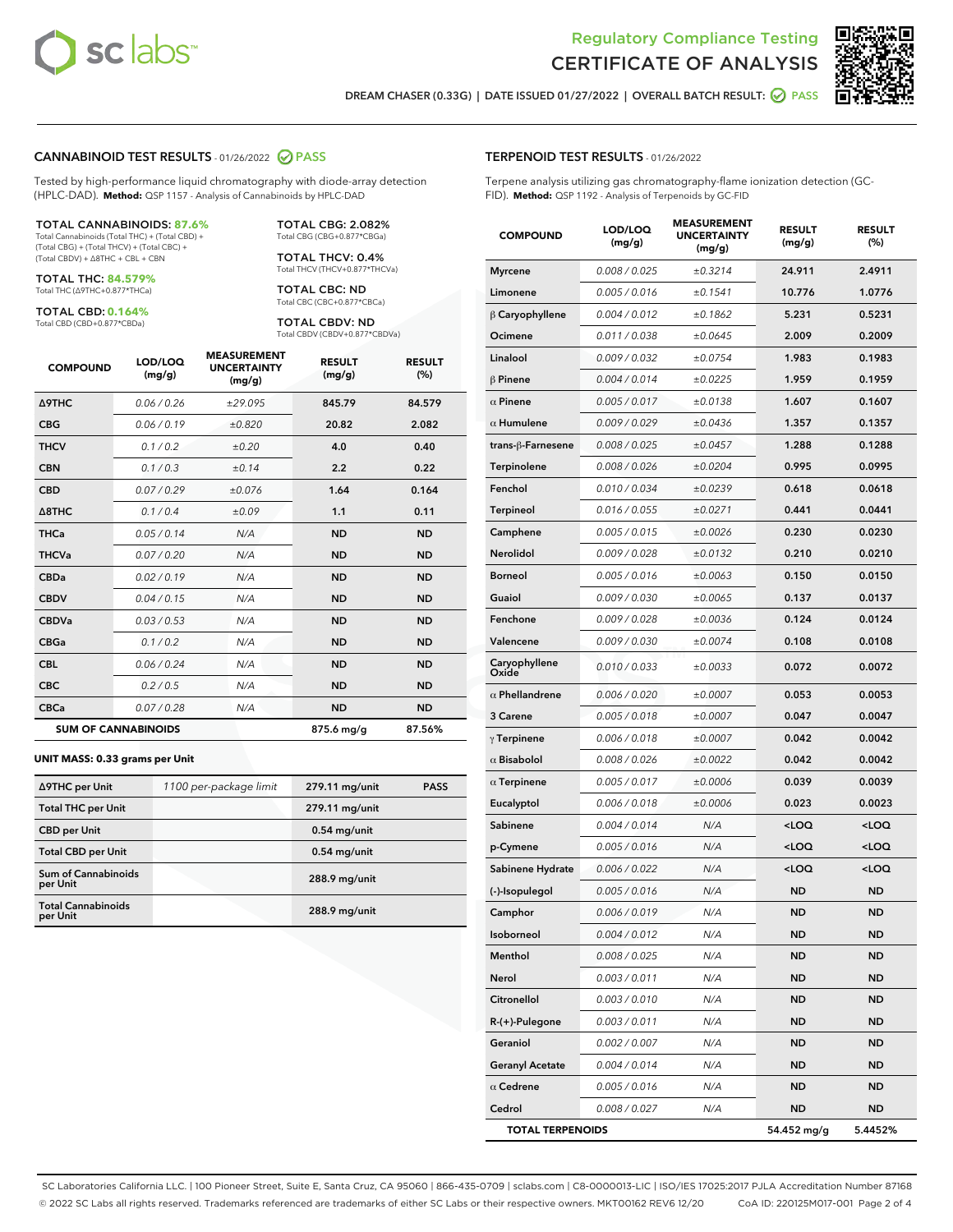



DREAM CHASER (0.33G) | DATE ISSUED 01/27/2022 | OVERALL BATCH RESULT: **⊘** PASS

# CATEGORY 1 PESTICIDE TEST RESULTS - 01/27/2022 2 PASS

Pesticide and plant growth regulator analysis utilizing high-performance liquid chromatography-mass spectrometry (HPLC-MS) or gas chromatography-mass spectrometry (GC-MS). \*GC-MS utilized where indicated. **Method:** QSP 1212 - Analysis of Pesticides and Mycotoxins by LC-MS or QSP 1213 - Analysis of Pesticides by GC-MS

| <b>COMPOUND</b>             | LOD/LOQ<br>$(\mu g/g)$ | <b>ACTION</b><br><b>LIMIT</b><br>$(\mu g/g)$ | <b>MEASUREMENT</b><br><b>UNCERTAINTY</b><br>$(\mu g/g)$ | <b>RESULT</b><br>$(\mu g/g)$ | <b>RESULT</b> |
|-----------------------------|------------------------|----------------------------------------------|---------------------------------------------------------|------------------------------|---------------|
| Aldicarb                    | 0.03 / 0.08            | $\ge$ LOD                                    | N/A                                                     | <b>ND</b>                    | <b>PASS</b>   |
| Carbofuran                  | 0.02/0.05              | $>$ LOD                                      | N/A                                                     | <b>ND</b>                    | <b>PASS</b>   |
| Chlordane*                  | 0.03 / 0.08            | $\ge$ LOD                                    | N/A                                                     | <b>ND</b>                    | <b>PASS</b>   |
| Chlorfenapyr*               | 0.03/0.10              | $\ge$ LOD                                    | N/A                                                     | <b>ND</b>                    | <b>PASS</b>   |
| Chlorpyrifos                | 0.02 / 0.06            | $\ge$ LOD                                    | N/A                                                     | <b>ND</b>                    | <b>PASS</b>   |
| Coumaphos                   | 0.02/0.07              | $>$ LOD                                      | N/A                                                     | <b>ND</b>                    | <b>PASS</b>   |
| <b>Daminozide</b>           | 0.02 / 0.07            | $\ge$ LOD                                    | N/A                                                     | <b>ND</b>                    | <b>PASS</b>   |
| <b>DDVP</b><br>(Dichlorvos) | 0.03/0.09              | $\ge$ LOD                                    | N/A                                                     | <b>ND</b>                    | <b>PASS</b>   |
| <b>Dimethoate</b>           | 0.03 / 0.08            | $\ge$ LOD                                    | N/A                                                     | <b>ND</b>                    | <b>PASS</b>   |
| Ethoprop(hos)               | 0.03/0.10              | $\ge$ LOD                                    | N/A                                                     | <b>ND</b>                    | <b>PASS</b>   |
| Etofenprox                  | 0.02 / 0.06            | $\ge$ LOD                                    | N/A                                                     | <b>ND</b>                    | <b>PASS</b>   |
| Fenoxycarb                  | 0.03 / 0.08            | $\ge$ LOD                                    | N/A                                                     | <b>ND</b>                    | <b>PASS</b>   |
| Fipronil                    | 0.03/0.08              | $>$ LOD                                      | N/A                                                     | <b>ND</b>                    | <b>PASS</b>   |
| Imazalil                    | 0.02 / 0.06            | $\ge$ LOD                                    | N/A                                                     | <b>ND</b>                    | <b>PASS</b>   |
| Methiocarb                  | 0.02 / 0.07            | $\ge$ LOD                                    | N/A                                                     | <b>ND</b>                    | <b>PASS</b>   |
| Methyl<br>parathion         | 0.03/0.10              | $>$ LOD                                      | N/A                                                     | <b>ND</b>                    | <b>PASS</b>   |
| <b>Mevinphos</b>            | 0.03/0.09              | $>$ LOD                                      | N/A                                                     | <b>ND</b>                    | <b>PASS</b>   |
| Paclobutrazol               | 0.02 / 0.05            | $\ge$ LOD                                    | N/A                                                     | <b>ND</b>                    | <b>PASS</b>   |
| Propoxur                    | 0.03/0.09              | $>$ LOD                                      | N/A                                                     | <b>ND</b>                    | <b>PASS</b>   |
| Spiroxamine                 | 0.03 / 0.08            | $\ge$ LOD                                    | N/A                                                     | <b>ND</b>                    | <b>PASS</b>   |
| Thiacloprid                 | 0.03/0.10              | $\ge$ LOD                                    | N/A                                                     | <b>ND</b>                    | <b>PASS</b>   |

#### CATEGORY 2 PESTICIDE TEST RESULTS - 01/27/2022 2 PASS

| <b>COMPOUND</b>          | LOD/LOQ<br>$(\mu g/g)$ | <b>ACTION</b><br><b>LIMIT</b><br>$(\mu g/g)$ | <b>MEASUREMENT</b><br><b>UNCERTAINTY</b><br>$(\mu g/g)$ | <b>RESULT</b><br>$(\mu g/g)$ | <b>RESULT</b> |
|--------------------------|------------------------|----------------------------------------------|---------------------------------------------------------|------------------------------|---------------|
| Abamectin                | 0.03/0.10              | 0.1                                          | N/A                                                     | <b>ND</b>                    | <b>PASS</b>   |
| Acephate                 | 0.02/0.07              | 0.1                                          | N/A                                                     | <b>ND</b>                    | <b>PASS</b>   |
| Acequinocyl              | 0.02/0.07              | 0.1                                          | N/A                                                     | <b>ND</b>                    | <b>PASS</b>   |
| Acetamiprid              | 0.02/0.05              | 0.1                                          | N/A                                                     | <b>ND</b>                    | <b>PASS</b>   |
| Azoxystrobin             | 0.02/0.07              | 0.1                                          | N/A                                                     | <b>ND</b>                    | <b>PASS</b>   |
| <b>Bifenazate</b>        | 0.01/0.04              | 0.1                                          | N/A                                                     | <b>ND</b>                    | <b>PASS</b>   |
| <b>Bifenthrin</b>        | 0.02 / 0.05            | 3                                            | N/A                                                     | <b>ND</b>                    | <b>PASS</b>   |
| <b>Boscalid</b>          | 0.03/0.09              | 0.1                                          | N/A                                                     | <b>ND</b>                    | <b>PASS</b>   |
| Captan                   | 0.19/0.57              | 0.7                                          | N/A                                                     | <b>ND</b>                    | <b>PASS</b>   |
| Carbaryl                 | 0.02/0.06              | 0.5                                          | N/A                                                     | <b>ND</b>                    | <b>PASS</b>   |
| Chlorantranilip-<br>role | 0.04/0.12              | 10                                           | N/A                                                     | <b>ND</b>                    | <b>PASS</b>   |
| Clofentezine             | 0.03/0.09              | 0.1                                          | N/A                                                     | <b>ND</b>                    | <b>PASS</b>   |

## CATEGORY 2 PESTICIDE TEST RESULTS - 01/27/2022 continued

| <b>COMPOUND</b>               | LOD/LOQ<br>(µg/g) | <b>ACTION</b><br><b>LIMIT</b><br>$(\mu g/g)$ | <b>MEASUREMENT</b><br><b>UNCERTAINTY</b><br>$(\mu g/g)$ | <b>RESULT</b><br>(µg/g) | <b>RESULT</b> |
|-------------------------------|-------------------|----------------------------------------------|---------------------------------------------------------|-------------------------|---------------|
| Cyfluthrin                    | 0.12 / 0.38       | $\overline{c}$                               | N/A                                                     | <b>ND</b>               | <b>PASS</b>   |
| Cypermethrin                  | 0.11 / 0.32       | 1                                            | N/A                                                     | ND                      | <b>PASS</b>   |
| Diazinon                      | 0.02 / 0.05       | 0.1                                          | N/A                                                     | ND                      | <b>PASS</b>   |
| Dimethomorph                  | 0.03 / 0.09       | 2                                            | N/A                                                     | ND                      | <b>PASS</b>   |
| Etoxazole                     | 0.02 / 0.06       | 0.1                                          | N/A                                                     | <b>ND</b>               | <b>PASS</b>   |
| Fenhexamid                    | 0.03 / 0.09       | 0.1                                          | N/A                                                     | <b>ND</b>               | <b>PASS</b>   |
| Fenpyroximate                 | 0.02 / 0.06       | 0.1                                          | N/A                                                     | ND                      | <b>PASS</b>   |
| Flonicamid                    | 0.03 / 0.10       | 0.1                                          | N/A                                                     | ND                      | <b>PASS</b>   |
| Fludioxonil                   | 0.03 / 0.10       | 0.1                                          | N/A                                                     | <b>ND</b>               | <b>PASS</b>   |
| Hexythiazox                   | 0.02 / 0.07       | 0.1                                          | N/A                                                     | ND                      | <b>PASS</b>   |
| Imidacloprid                  | 0.04 / 0.11       | 5                                            | N/A                                                     | ND                      | <b>PASS</b>   |
| Kresoxim-methyl               | 0.02 / 0.07       | 0.1                                          | N/A                                                     | <b>ND</b>               | <b>PASS</b>   |
| <b>Malathion</b>              | 0.03 / 0.09       | 0.5                                          | N/A                                                     | ND                      | <b>PASS</b>   |
| Metalaxyl                     | 0.02 / 0.07       | $\overline{c}$                               | N/A                                                     | ND                      | <b>PASS</b>   |
| Methomyl                      | 0.03 / 0.10       | 1                                            | N/A                                                     | <b>ND</b>               | <b>PASS</b>   |
| Myclobutanil                  | 0.03 / 0.09       | 0.1                                          | N/A                                                     | ND                      | <b>PASS</b>   |
| Naled                         | 0.02 / 0.07       | 0.1                                          | N/A                                                     | ND                      | <b>PASS</b>   |
| Oxamyl                        | 0.04 / 0.11       | 0.5                                          | N/A                                                     | ND                      | <b>PASS</b>   |
| Pentachloronitro-<br>benzene* | 0.03 / 0.09       | 0.1                                          | N/A                                                     | ND                      | <b>PASS</b>   |
| Permethrin                    | 0.04 / 0.12       | 0.5                                          | N/A                                                     | <b>ND</b>               | <b>PASS</b>   |
| Phosmet                       | 0.03 / 0.10       | 0.1                                          | N/A                                                     | <b>ND</b>               | <b>PASS</b>   |
| Piperonylbu-<br>toxide        | 0.02 / 0.07       | 3                                            | N/A                                                     | ND                      | <b>PASS</b>   |
| Prallethrin                   | 0.03 / 0.08       | 0.1                                          | N/A                                                     | <b>ND</b>               | <b>PASS</b>   |
| Propiconazole                 | 0.02 / 0.07       | 0.1                                          | N/A                                                     | ND                      | <b>PASS</b>   |
| Pyrethrins                    | 0.04 / 0.12       | 0.5                                          | N/A                                                     | ND                      | <b>PASS</b>   |
| Pyridaben                     | 0.02 / 0.07       | 0.1                                          | N/A                                                     | ND                      | <b>PASS</b>   |
| Spinetoram                    | 0.02 / 0.07       | 0.1                                          | N/A                                                     | ND                      | <b>PASS</b>   |
| Spinosad                      | 0.02 / 0.07       | 0.1                                          | N/A                                                     | ND                      | <b>PASS</b>   |
| Spiromesifen                  | 0.02 / 0.05       | 0.1                                          | N/A                                                     | <b>ND</b>               | <b>PASS</b>   |
| Spirotetramat                 | 0.02 / 0.06       | 0.1                                          | N/A                                                     | ND                      | <b>PASS</b>   |
| Tebuconazole                  | 0.02 / 0.07       | 0.1                                          | N/A                                                     | ND                      | <b>PASS</b>   |
| Thiamethoxam                  | 0.03 / 0.10       | 5                                            | N/A                                                     | <b>ND</b>               | <b>PASS</b>   |
| Trifloxystrobin               | 0.03 / 0.08       | 0.1                                          | N/A                                                     | <b>ND</b>               | <b>PASS</b>   |

SC Laboratories California LLC. | 100 Pioneer Street, Suite E, Santa Cruz, CA 95060 | 866-435-0709 | sclabs.com | C8-0000013-LIC | ISO/IES 17025:2017 PJLA Accreditation Number 87168 © 2022 SC Labs all rights reserved. Trademarks referenced are trademarks of either SC Labs or their respective owners. MKT00162 REV6 12/20 CoA ID: 220125M017-001 Page 3 of 4